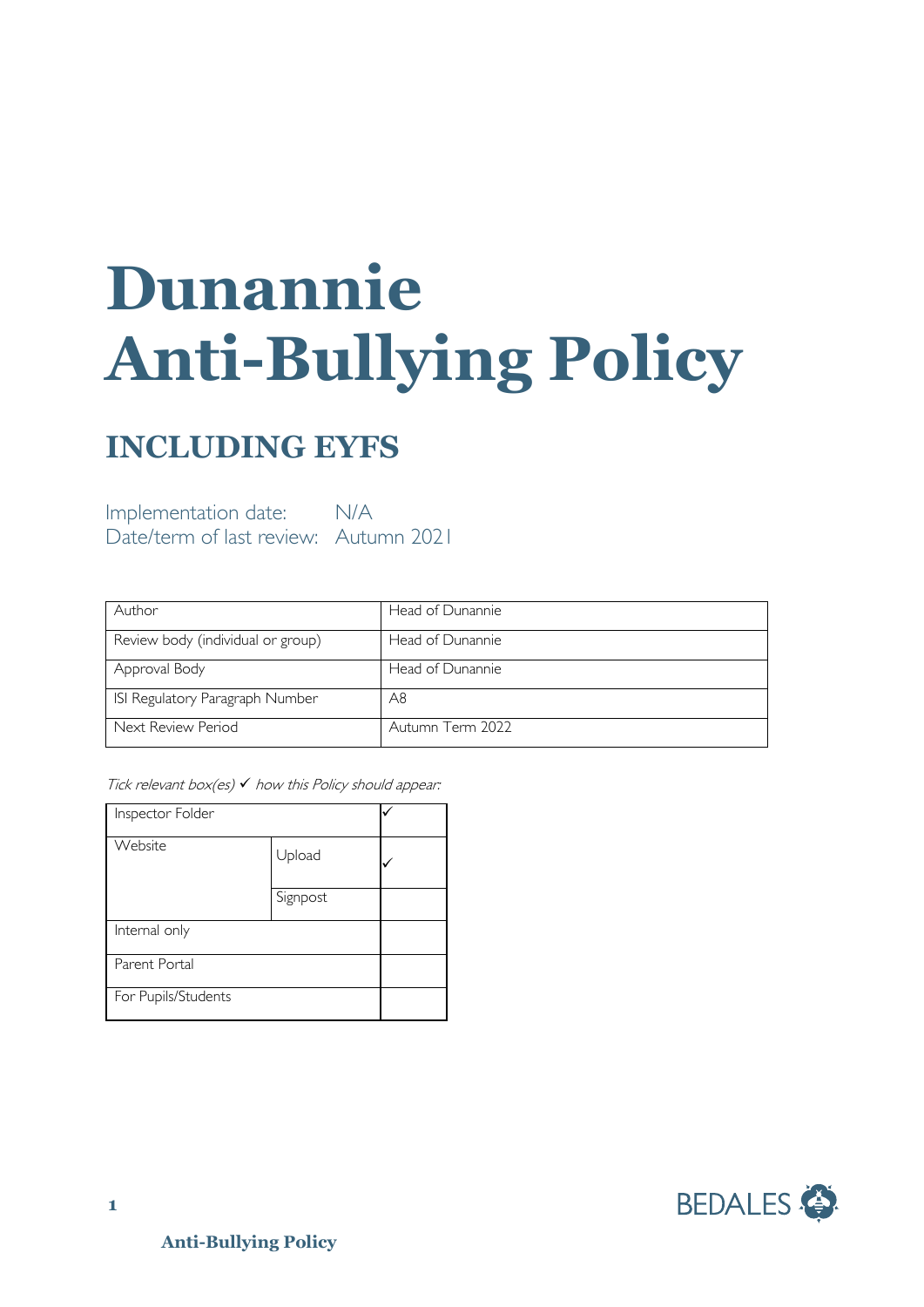# **Dunannie Anti-Bullying Policy**

Dunannie is committed to providing a caring, friendly and safe environment for all of our pupils so they can learn in a relaxed and secure atmosphere. Bullying of any kind is unacceptable at our school.

We will continue to review the Anti-Bullying Policy regularly. Everybody is endeavouring to collectively establish a culture of mutual respect where bullying is not tolerated at any time in our school community.

All members of the school community must understand the seriousness of bullying in causing psychological damage to the victim with potentially life-threatening results. There are criminal laws that apply to harassment and threatening behaviour. We investigate all accusations of bullying, whether on or off the school premises, including cyber-bullying.

#### Why is it important to respond to bullying?

Bullying hurts. No one deserves to be a victim of bullying. Everybody has the right to be treated with respect. Pupils who are bullying need to learn different ways of behaving.

Although bullying at Dunannie will not be tolerated, we recognise that pupils who bully do so for different reasons. We are in this respect also committed to providing support and guidance for the bully.

At this school we are confident that when bullying occurs, it is dealt with in a firm, sensitive and caring way. Our prime concerns when dealing with bullying are:

- To prevent any continuation of the bullying
- To provide support to the pupil being bullied
- To improve the behaviour of the bully

#### **Aims**

- Ensure that every member of the school community feels valued and respected, has positive feelings about Dunannie and is free from intimidation.
- Accept and welcome newcomers into our community.
- Be committed to providing a caring, friendly and safe environment for all of our pupils so they can learn in a relaxed and secure atmosphere.
- Develop a culture in which bullying is not tolerated and is challenged. We recognised that bullying can only thrive in a climate of silence. Our policy will encourage "speaking out": by those who are bullied (DON'T SUFFER IN SILENCE), by those who witness bullying and by those who hear about incidents of bullying.
- Respond to and tackle incidents of bullying.

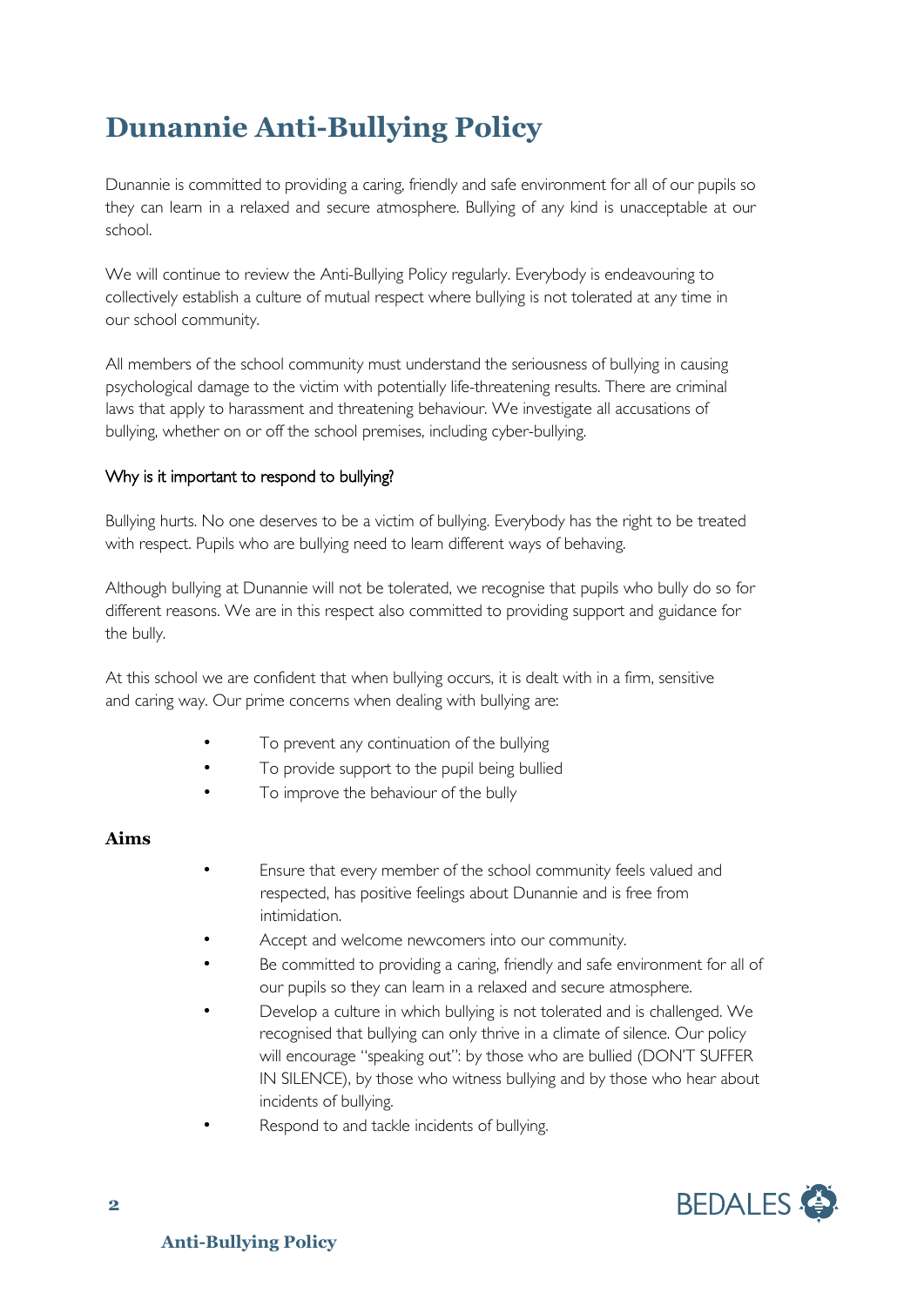## **Implementation of the Policy**

It is the responsibility of the Head Teacher and Staff of Dunnanie to:

- Publicise our anti-bullying policy inside school and on the website.
- Recognise the need to have the co-operation of parents and families in resolving a bullying incident.
- Always address bullying issues. We understand that no two scenarios are the same and each incident will require intervention in a different way.
- Have a pro-active commitment to anti-bullying education through assemblies and the teaching of wellbeing.
- Support the lives of all members of our community by use of counselling, family counselling and other external professional agencies.
- Staff training and communication

Bullying issues will be raised and discussed in our community by:

- Pupil Concerns item in weekly staff meetings (minutes)
- Incidents can be recorded on CPOMS, our online reporting tool for safeguarding.
- In Wellbeing lessons and assemblies, as well as circle time.

#### **What is Bullying?**

Bullying is when a member of the Dunannie community could be made to feel:

- Unhappy
- **Targeted**
- **Insecure**
- **Threatened**
- **Fxcluded**

This can be due, very often, to the repeated actions of another member of the community. It is the perception of the pupil being bullied and other pupils' perceptions that are the important factors.

Examples of bullying can be:

- **Emotional** being unfriendly, excluding, tormenting (eg hiding books, threatening gestures).
- Physical pushing, kicking, hitting, punching, "dirty" looks, inappropriate body language and invasion of space that intimidate or any use of violence.
- Racist racial taunts, graffiti, gestures, making inappropriate or insulting comments about a person's looks, dress, race, religion, culture, gender disability etc.
- Sexual unwanted physical contact or sexually abusive comments.

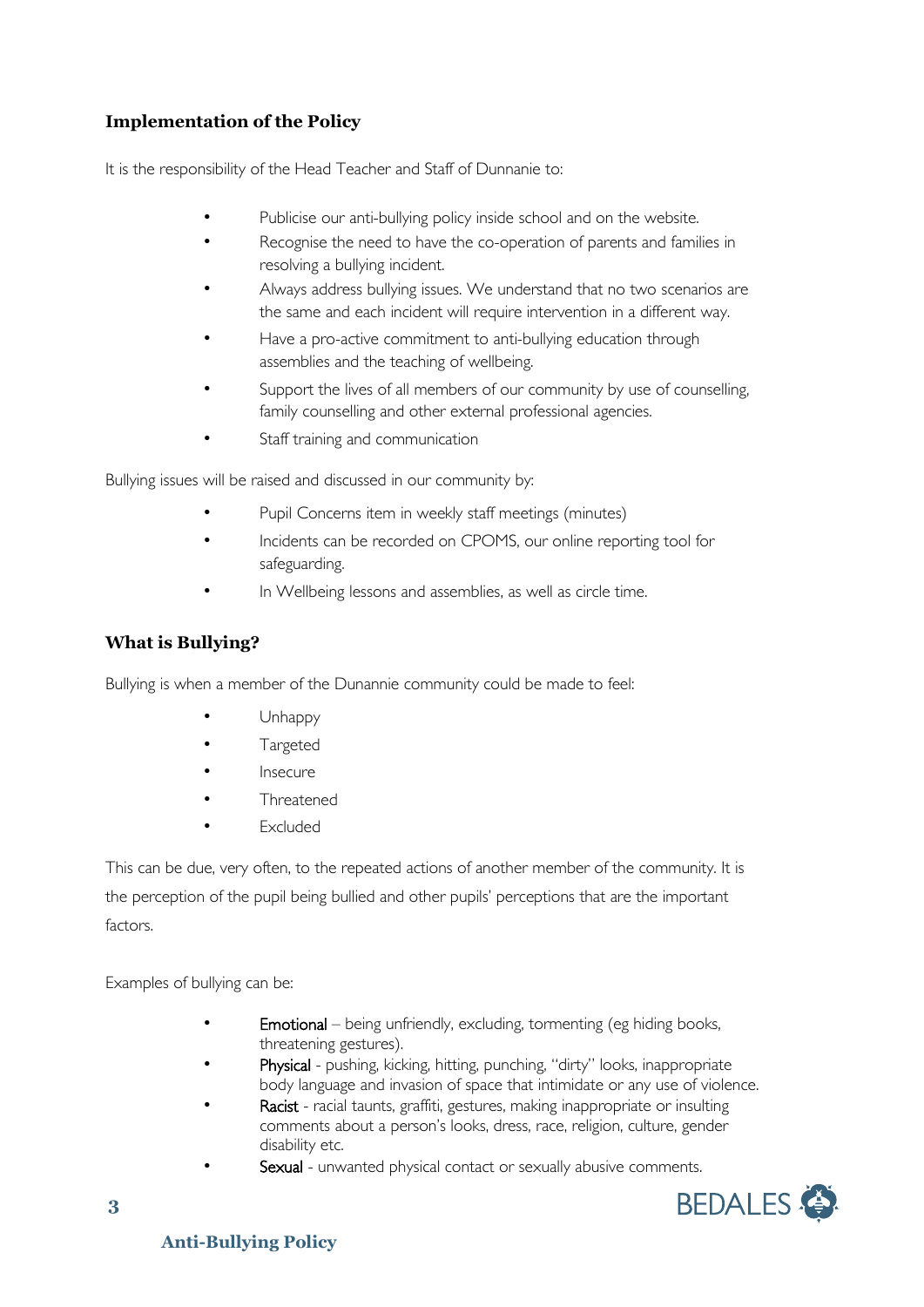- Homophobic because of or focusing on the issue of sexuality
- Verbal name calling, sarcasm, spreading rumours, malicious teasing, exclusion of other students by deliberately and frequently leaving them out of social interactions and activities.
- **SEN** Because of or focusing on a special educational need
- Family Background because a child is adopted or is a carer.
- Cyber All areas of internet, such as email and internet chat room misuse. Social Networking Sites like Facebook, Twitter, Snapchat, etc. Mobile threats by text messaging calls. Misuse of associated technology i.e. camera and video facilities.

#### **How does Dunannie deal with Bullying?**

The framework for dealing with incidents of bullying is based around four aspects:

- Revealing/Reporting incidents
- Collecting and Reviewing Evidence and Recording of Incidents
- Actions
- Support and Education

#### Revealing / Reporting Incidents

We will encourage people to SPEAK OUT with confidence and to make the reporting of incidents as easy as possible. We want to provide as many initial contacts as possible for pupils to report incidents with confidence within the school. It has to be the pupil's choice as to whom they reveal the problem. Possibilities are as follows:

- Class Teacher
- Teaching Assistants
- SMT Head of Dunannie, Deputy Head, Director of Teaching and Learning
- Counsellor
- Office staff

Pupils can feel confident that any of the above will listen to their problem and pass the information on for actioning. To help pupils do this, they may wish to speak to a friend or parent.

#### Collecting and Reviewing Evidence and Recording Incidents

Where a pupil has revealed their problem or reported a problem with a fellow pupil to a member of staff, that staff member will immediately inform the tutor/class teachers of pupils involved. The pupil should try and tell us:

- Who is involved
- The nature of the perceived bullying
- How often it has happened and for how long
- Where it takes place
- Specific examples, where possible

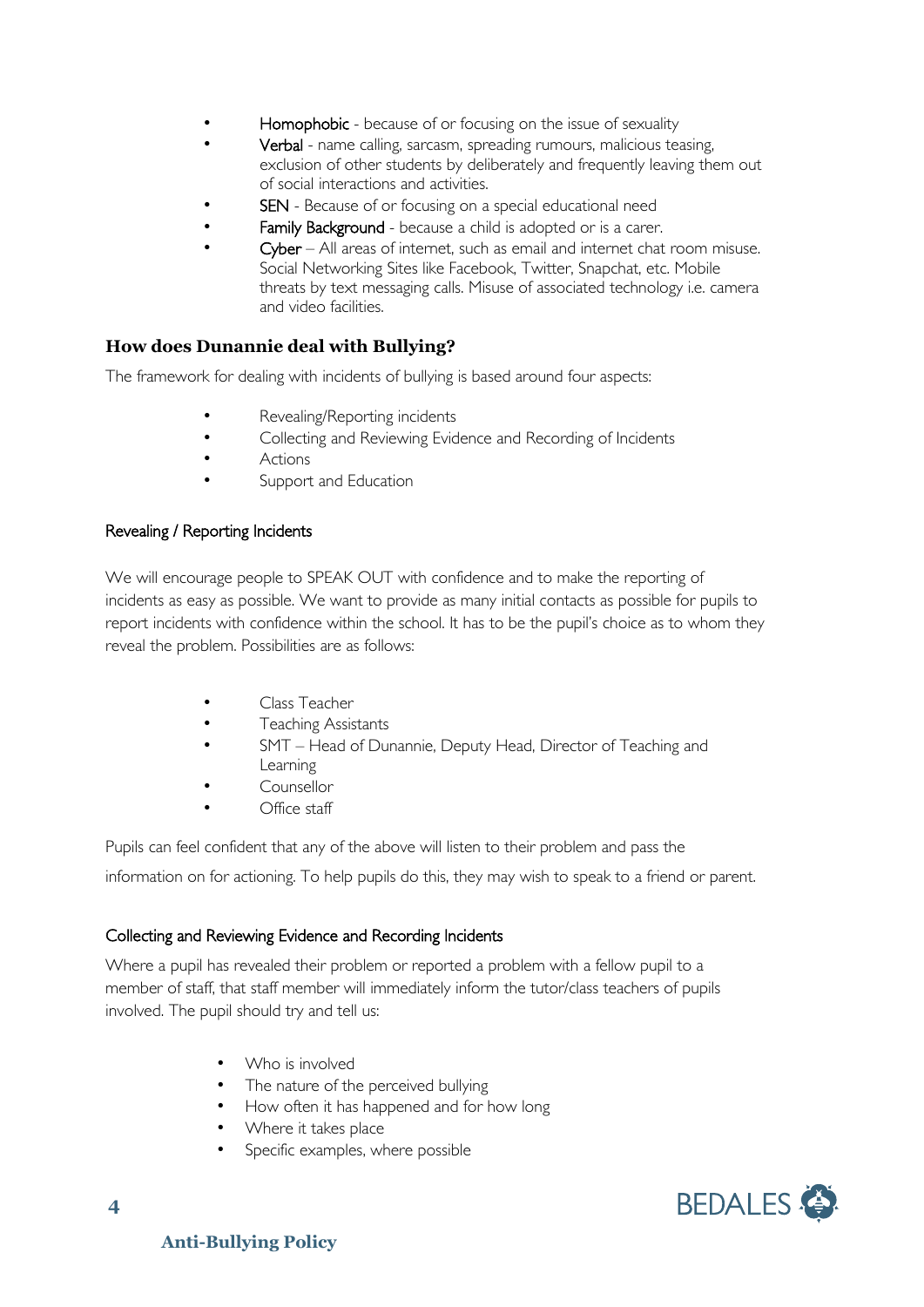Where a member of staff has concerns about pupil bullying they should will immediately inform the class teachers of pupils involved. The staff member will also complete an entry on CPOMS. This entry should be emailed to the class teachers and the Head of Dunannie.

Necessary communication will be made to the relevant parties and parents of those involved, where necessary and follow up in formation will be recorded on CPOMS and the Individual pupils' files may be used to record subsequent outcomes.

The Head and Deputy Head, (as DSL) will decide if a bullying incident should be treated as a safeguarding or child protection concern when there is reasonable cause to believe that a child is suffering or likely to suffer significant harm. The schools safeguarding procedure will be followed in these instances. (see Safeguarding Policy)

#### Actions

All instances of bullying will be different and will be responded to differently, as is deemed to be appropriate. The Head will meet with relevant staff to decide on appropriate next steps. Any specific needs of the pupil (for example SEN or medical) will be taken into consideration at this time.

Where intervention is early and no physical violence is involved, we recognise that the most important outcome is that the bullying should stop.

- In incidents where the intention is not there to hurt, the bullying can be diffused early on
- In cases of more severe incidents, those where physical aggression is involved or repeated incidents of bullying behaviour by the same person, then sanctions will be dispensed by the school and parents will be informed. It is the expectation that the bullying will stop.
- If further bullying or retaliation occurs, then, in line with general disciplinary procedures, strategies adopted may range from a pastoral support programme (in- house or by use of external agencies as appropriate) to suspension or permanent exclusion.

#### Support and Education

Support for the person being bullied

- We undertake to provide support for our pupils by taking their concerns seriously and by dealing with the problem quickly.
- We will try to gain support for the bullied person from friends and classmates.
- We will, when appropriate, inform the bullied person and their parents about the actions taken.

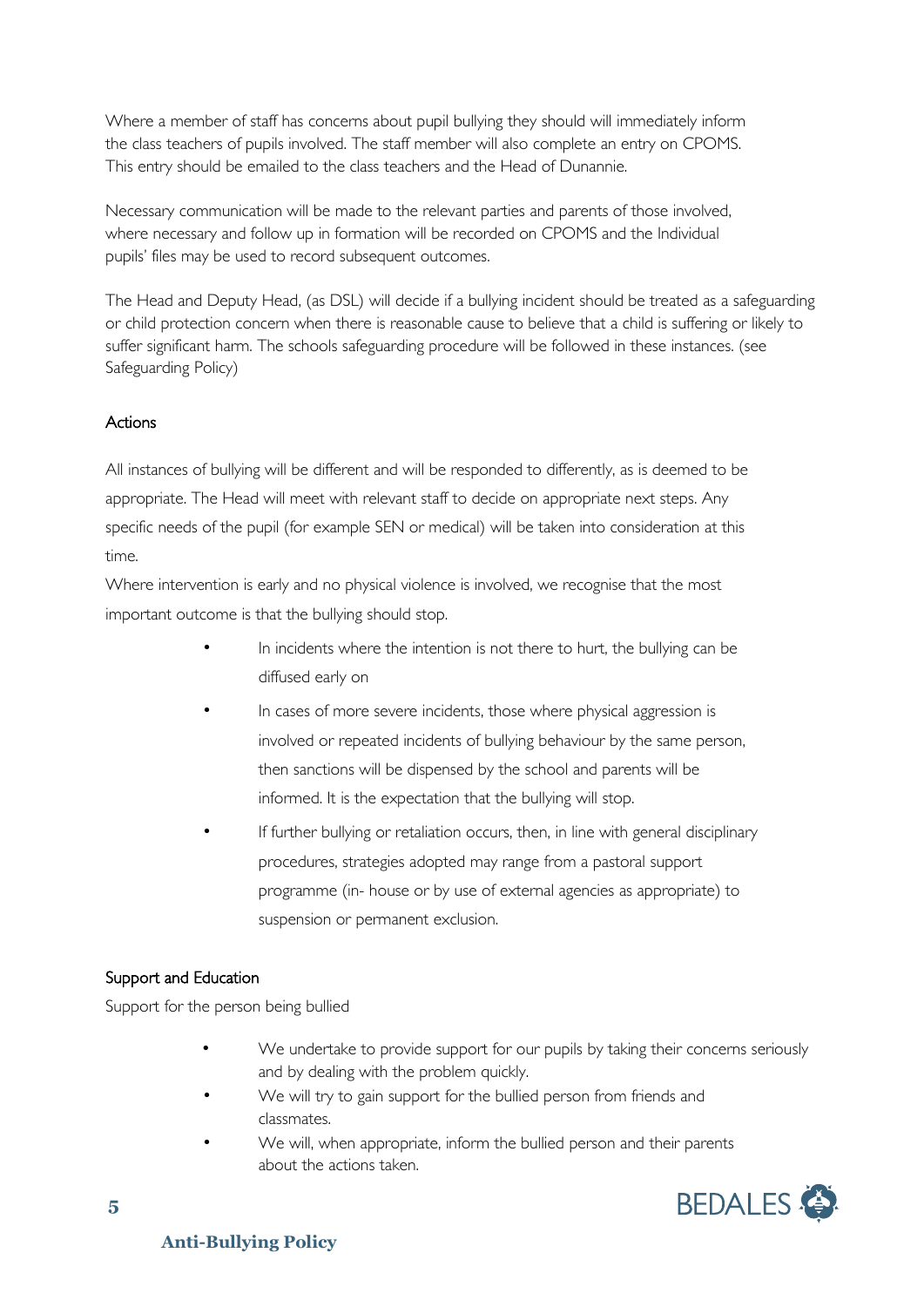- We will give advice as to what to do if there is a further incident.
- We offer counselling support if needed or requested.

Support for the bully

- The school community abhors bullying, but we recognise that it can occur and that pupils who bully do so for different reasons. Bullies often have low self-esteem and are, or have been bullied themselves.
- It is vital that everyone recognises that it is bullying behaviour and not the pupil that the school will not tolerate. We are committed to providing the support that is necessary to put the bully back on the rails and to provide them with the skills needed to build lasting and meaningful friendships.

**Education** 

- The school has a developing coherent and coordinated PSHE/Wellbeing programme as part of a wider pastoral curriculum. The topic of bullying will also be addressed in whole school assemblies.
- Bullying, and dealing with it is discussed regularly in Staff Meetings.

#### **Staff Responsibilities**

Dunannie Staff will:

- Set a good example.
- Make clear that bullying is unacceptable and intervene early.
- Be fair.
- Ensure children are well supervised at all times.
- Demonstrate caring, empathetic and respectful behaviour.
- Be aware of, and support, vulnerable members of the community.
- IF A PUPIL CONFIDES IN YOU CONCERNING A BULLYING INCIDENT, PLEASE BE SYMPATHETIC, LISTEN CAREFULLY AND MAKE NOTES OF THE REPORTED INCIDENT AND FOLLOW THE REPORTING INCIDENTS PROCEDURE. The pupil will probably have chosen you because they trust you.
- While on break or lunch duty, or while moving between lessons, please be vigilant in relation to interaction between the pupils.
- Be urged to use the 'Pupil Concerns" item in the Monday weekly staff meeting.

#### **Advice to Pupils**

Bullying takes place at some point in all schools, but also in adult work places, and it can happen at home.



**Anti-Bullying Policy**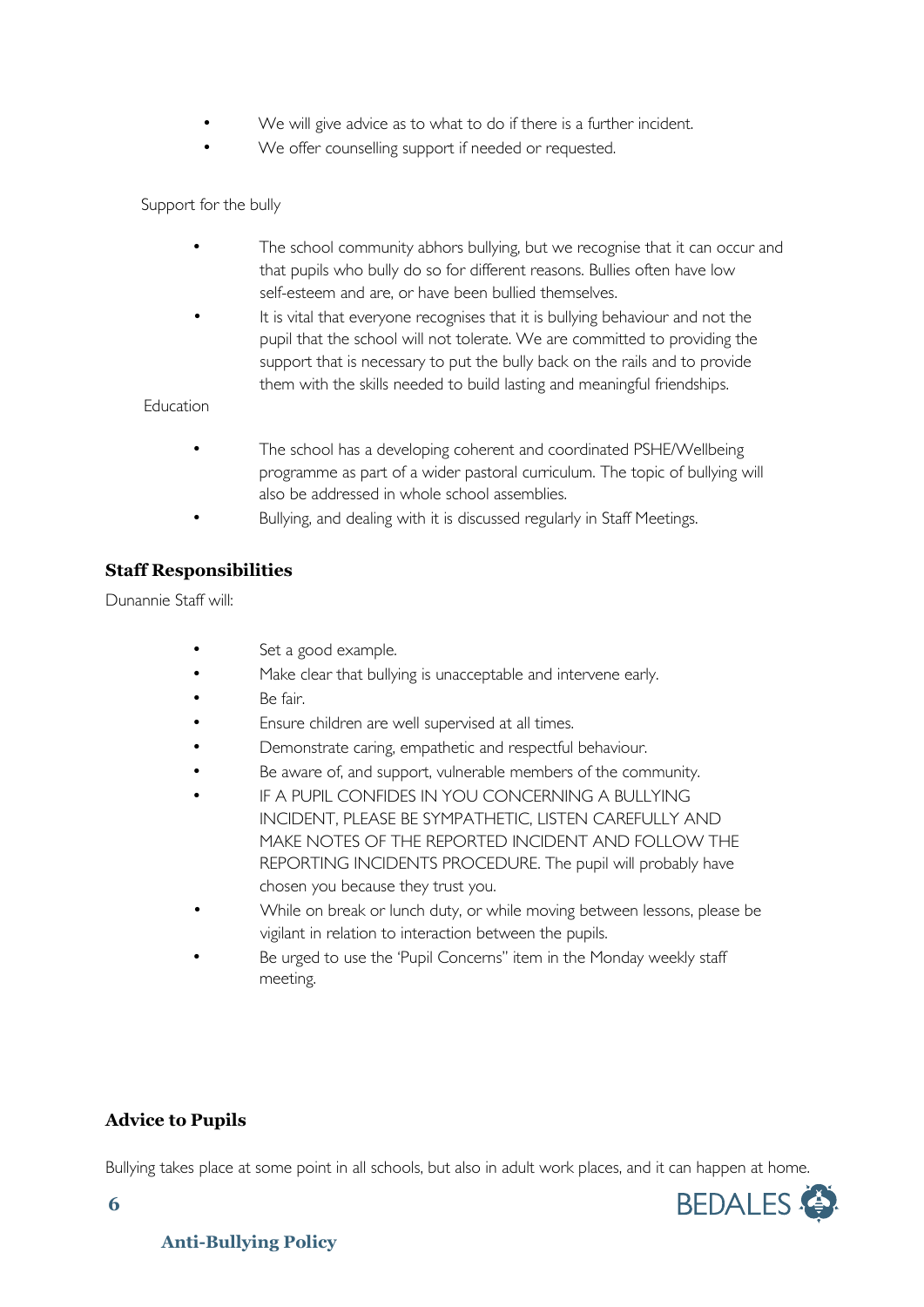It happens to children and adults. Bullies only prosper where there is silence and fear.

We aim for Dunannie to be a "speaking out" school where bullies will not prosper. Their actions will not be tolerated and they will be exposed because people will tell.

We want people to tell us if they are bullied and we want them to tell us if they see bullying taking place. Also, we want everyone to make it known to bullies that they disapprove of their actions.

#### What you can do if you know someone is being bullied

- If you see someone being bullied or in distress, please take action.
- Watching and doing nothing can suggest that you support the bully.
- Do not tolerate bullies in your circle of friends or social groups.
- You must tell a member of staff. Choose any member of staff that you trust; any teacher will listen.
- If you do not, the bullying is bound to continue. Bullies thrive on the fear of others.
- We can't do anything if we don't know.

#### What to do if you feel you are being bullied

- Tell a member of staff and your parents. To help you do this, you may wish to speak to a peer listener or friend. The school can make it stop.
- If you are nervous of telling a teacher or an adult on your own, ask a friend to go with you.
- Don't fight back. It could make matters worse.
- Trust the help of friends and staff to help make the bullying stop.
- Bullying needs to be confronted for the benefit of the bully as well as to stop the bullying.

#### Everybody needs to remember…

- Bullies themselves often have problems and they may be doing the bullying because it makes them feel better about themselves.
- The bully may also be feeling unhappy.
- Some bullies do not realise that they are bullying. They may think that what they are saying is harmless, particularly if it is a joke or a comment that has been said to them at another time.
- However, one unpleasant comment does not necessarily stand in isolation. You may be the fourth person to have been called by 'that name' by someone in an hour. The accumulative effect of name-calling can be devastating.
- People may appear to be fine on the surface but in reality, they may be suffering.
- We do not have the right to put anyone in this situation.

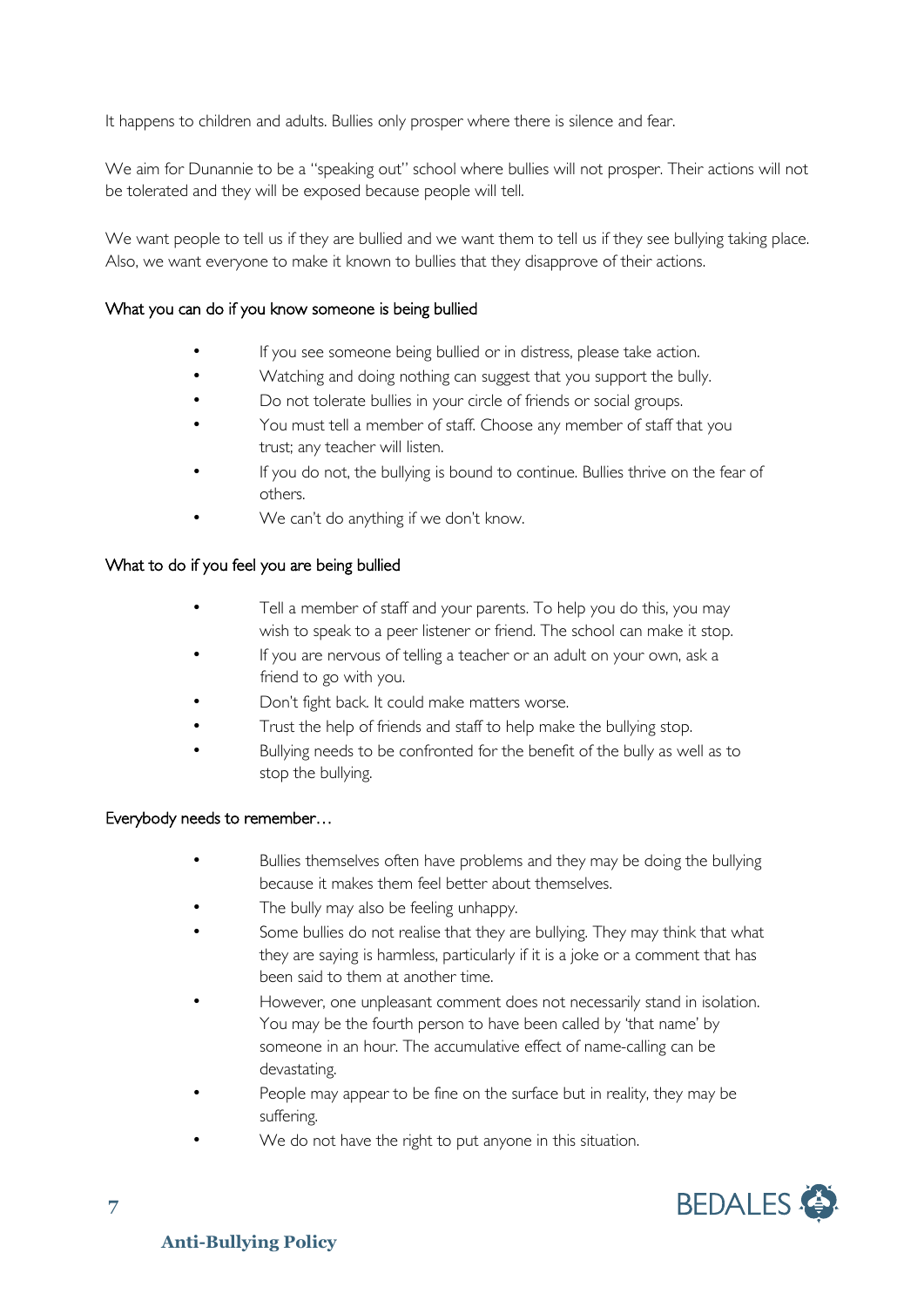- A sign of maturity is the ability to foresee the consequences of one's words and actions.
- We respect and celebrate difference. If you have problems with this on any occasion, or about a particular person, speak to a teacher of your choice.
- Bullying needs to be stopped or confronted to help the bully as well as the person being bullied.
- If you find it difficult to talk to anyone at school or at home, ring Childline on freephone 0800 1111. This is a confidential helpline.

## **Advice for Parents**

Discovering that a child is, or has been, the victim of bullying is very upsetting.

- Please trust the school to support your child and to deal with any bullying situation, and make the bullying stop.
- Please tell the school at the earliest opportunity if you suspect your son or daughter is being bullied or if you suspect that they are being bullied. Contact the teacher, or Head immediately.
- If your child tells you they have been bullied, they need to be reassured that they have done the right thing in telling you or the school.
- Bullying is unlikely to stop without intervention from responsible adults.
- Sometimes a child will go to extreme lengths to avoid telling anyone that they are being bullied, but there may be other signs, as listed under 'Some Possible Signs and Symptoms'.
- Encourage your child to feel comfortable talking to you about the issue. Assess the seriousness of the situation. Sometimes a tiff between friends or exclusion from a group will blow over as quickly as it started. Regular monitoring of the situation is essential to ensure there is no repetition or continuation of the bullying from another person.
- It is natural for a parent to be angry in these circumstances, but it is inadvisable to confront the bully or the bully's parents yourself. This usually creates more complications and does not help your child. We ask you to trust the school to contact a bully's parents.
- Always include your child in decisions about the course of action you wish to take. For example, it may be that they would prefer to tell their Tutor themselves. Children who are being bullied are extremely sensitive about the way in which the situation is handled.
- There are many reasons why someone is bullied. The school will work with parents and the child to support them and to improve the situation for the child.
- Some bullying incidents are more complicated than one child's version may indicate. Bullying situations are best resolved by taking a calm, measured approach that ensures a positive outcome rather than acting in the heat of the moment to lesser effect.
- The internet and Cyberspace are great ways to connect with people and with the world. They are technologies to enjoy and explore and are going